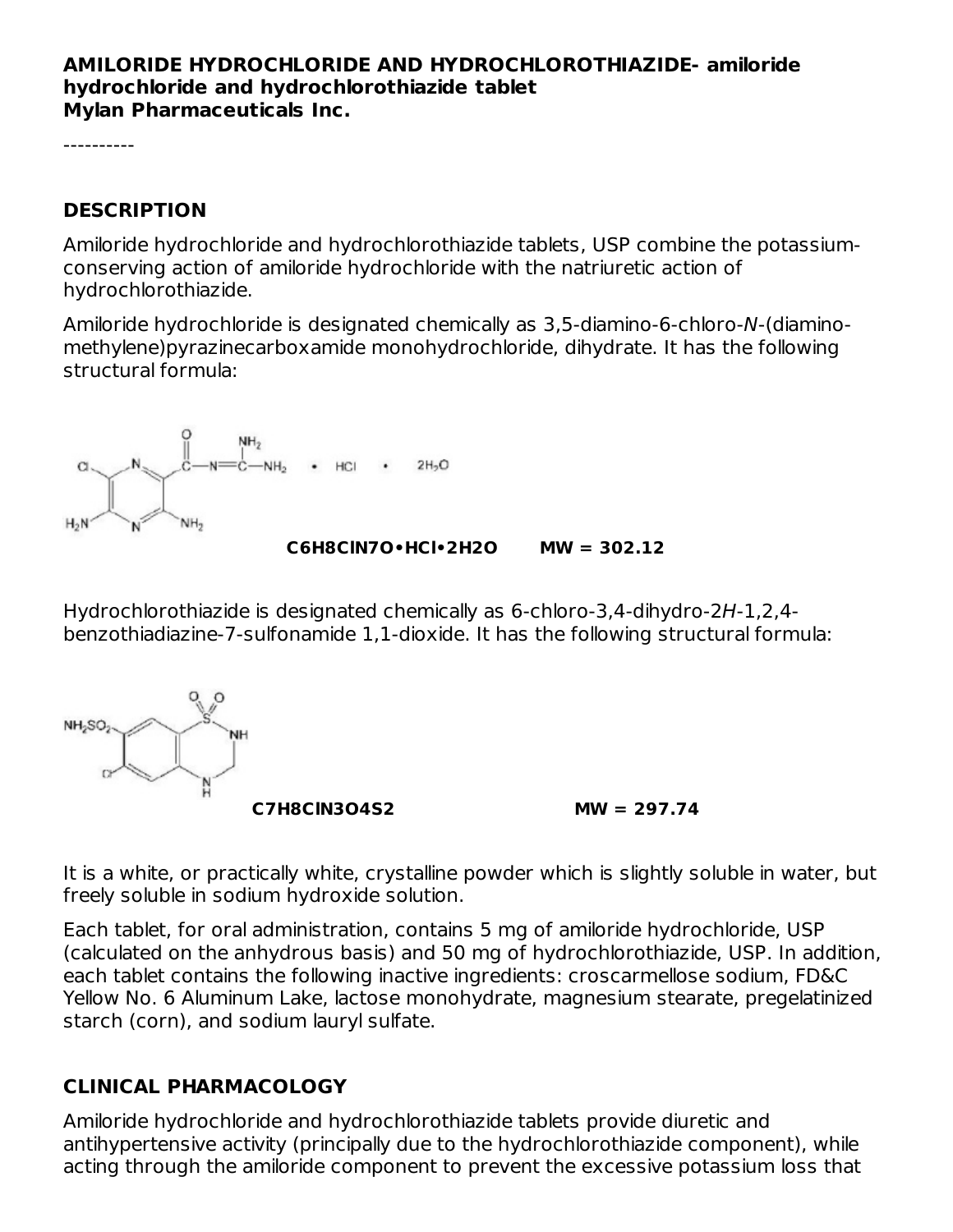may occur in patients receiving a thiazide diuretic. Due to its amiloride component, the urinary excretion of magnesium is less with amiloride and hydrochlorothiazide than with a thiazide or loop diuretic used alone (see PRECAUTIONS). The onset of the diuretic action of this product is within 1 to 2 hours and this action appears to be sustained for approximately 24 hours.

# **Amiloride Hydrochloride**

Amiloride hydrochloride is a potassium-conserving (antikaliuretic) drug that possesses weak (compared with thiazide diuretics) natriuretic, diuretic, and antihypertensive activity. These effects have been partially additive to the effects of thiazide diuretics in some clinical studies. Amiloride hydrochloride has potassium-conserving activity in patients receiving kaliuretic-diuretic agents.

Amiloride hydrochloride is not an aldosterone antagonist and its effects are seen even in the absence of aldosterone.

Amiloride hydrochloride exerts its potassium sparing effect through the inhibition of sodium reabsorption at the distal convoluted tubule, cortical collecting tubule and collecting duct; this decreases the net negative potential of the tubular lumen and reduces both potassium and hydrogen secretion and their subsequent excretion. This mechanism accounts in large part for the potassium sparing action of amiloride.

Amiloride hydrochloride usually begins to act within 2 hours after an oral dose. Its effect on electrolyte excretion reaches a peak between 6 to 10 hours and lasts about 24 hours. Peak plasma levels are obtained in 3 to 4 hours and the plasma half-life varies from 6 to 9 hours. Effects on electrolytes increase with single doses of amiloride hydrochloride up to approximately 15 mg.

Amiloride hydrochloride is not metabolized by the liver but is excreted unchanged by the kidneys. About 50% of a 20 mg dose of amiloride hydrochloride is excreted in the urine and 40% in the stool within 72 hours. Amiloride hydrochloride has little effect on glomerular filtration rate or renal blood flow. Because amiloride hydrochloride is not metabolized by the liver, drug accumulation is not anticipated in patients with hepatic dysfunction, but accumulation can occur if the hepatorenal syndrome develops.

# **Hydrochlorothiazide**

The mechanism of the antihypertensive effect of thiazides is unknown. Thiazides do not usually affect normal blood pressure.

Hydrochlorothiazide is a diuretic and antihypertensive. It affects the distal renal tubular mechanism of electrolyte reabsorption. Hydrochlorothiazide increases excretion of sodium and chloride in approximately equivalent amounts. Natriuresis may be accompanied by some loss of potassium and bicarbonate.

After oral use diuresis begins within 2 hours, peaks in about 4 hours and lasts about 6 to 12 hours.

Hydrochlorothiazide is not metabolized but is eliminated rapidly by the kidney. When plasma levels have been followed for at least 24 hours, the plasma half-life has been observed to vary between 5.6 and 14.8 hours. At least 61% of the oral dose is eliminated unchanged within 24 hours. Hydrochlorothiazide crosses the placental but not the blood-brain barrier and is excreted in breast milk.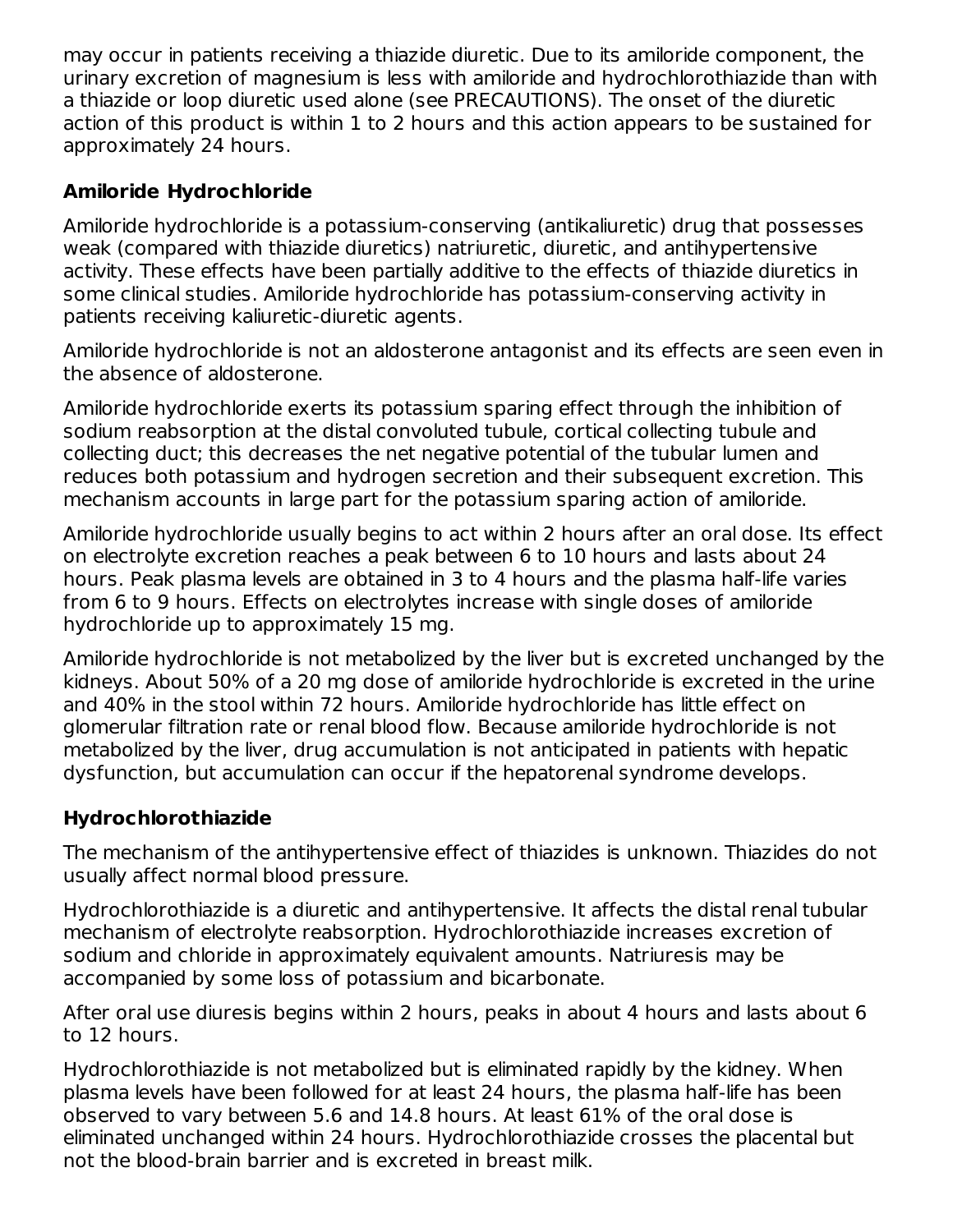# **INDICATIONS AND USAGE**

Amiloride hydrochloride and hydrochlorothiazide tablets are indicated in those patients with hypertension or with congestive heart failure who develop hypokalemia when thiazides or other kaliuretic diuretics are used alone, or in whom maintenance of normal serum potassium levels is considered to be clinically important, e.g., digitalized patients, or patients with significant cardiac arrhythmias.

The use of potassium-conserving agents is often unnecessary in patients receiving diuretics for uncomplicated essential hypertension when such patients have a normal diet.

Amiloride hydrochloride and hydrochlorothiazide tablets may be used alone or as an adjunct to other antihypertensive drugs, such as methyldopa or beta blockers. Since amiloride hydrochloride and hydrochlorothiazide enhances the action of these agents, dosage adjustments may be necessary to avoid an excessive fall in blood pressure and other unwanted side effects.

#### **This fixed combination drug is not indicated for the initial therapy of edema or hypertension except in individuals in whom the development of hypokalemia cannot be risked.**

# **CONTRAINDICATIONS**

#### **Hyperkalemia**

Amiloride hydrochloride and hydrochlorothiazide tablets should not be used in the presence of elevated serum potassium levels (greater than 5.5 mEq per liter).

# **Antikaliuretic Therapy or Potassium Supplementation**

Amiloride hydrochloride and hydrochlorothiazide should not be given to patients receiving other potassium-conserving agents, such as spironolactone or triamterene. Potassium supplementation in the form of medication, potassium-containing salt substitutes or a potassium-rich diet should not be used with this product except in severe and/or refractory cases of hypokalemia. Such concomitant therapy can be associated with rapid increases in serum potassium levels. If potassium supplementation is used, careful monitoring of the serum potassium level is necessary.

# **Impaired Renal Function**

Anuria, acute or chronic renal insufficiency, and evidence of diabetic nephropathy are contraindications to the use of amiloride hydrochloride and hydrochlorothiazide. Patients with evidence of renal functional impairment (blood urea nitrogen [BUN] levels over 30 mg per 100 mL or serum creatinine levels over 1.5 mg per 100 mL) or diabetes mellitus should not receive the drug without careful, frequent and continuing monitoring of serum electrolytes, creatinine, and BUN levels. Potassium retention associated with the use of an antikaliuretic agent is accentuated in the presence of renal impairment and may result in the rapid development of hyperkalemia.

# **Hypersensitivity**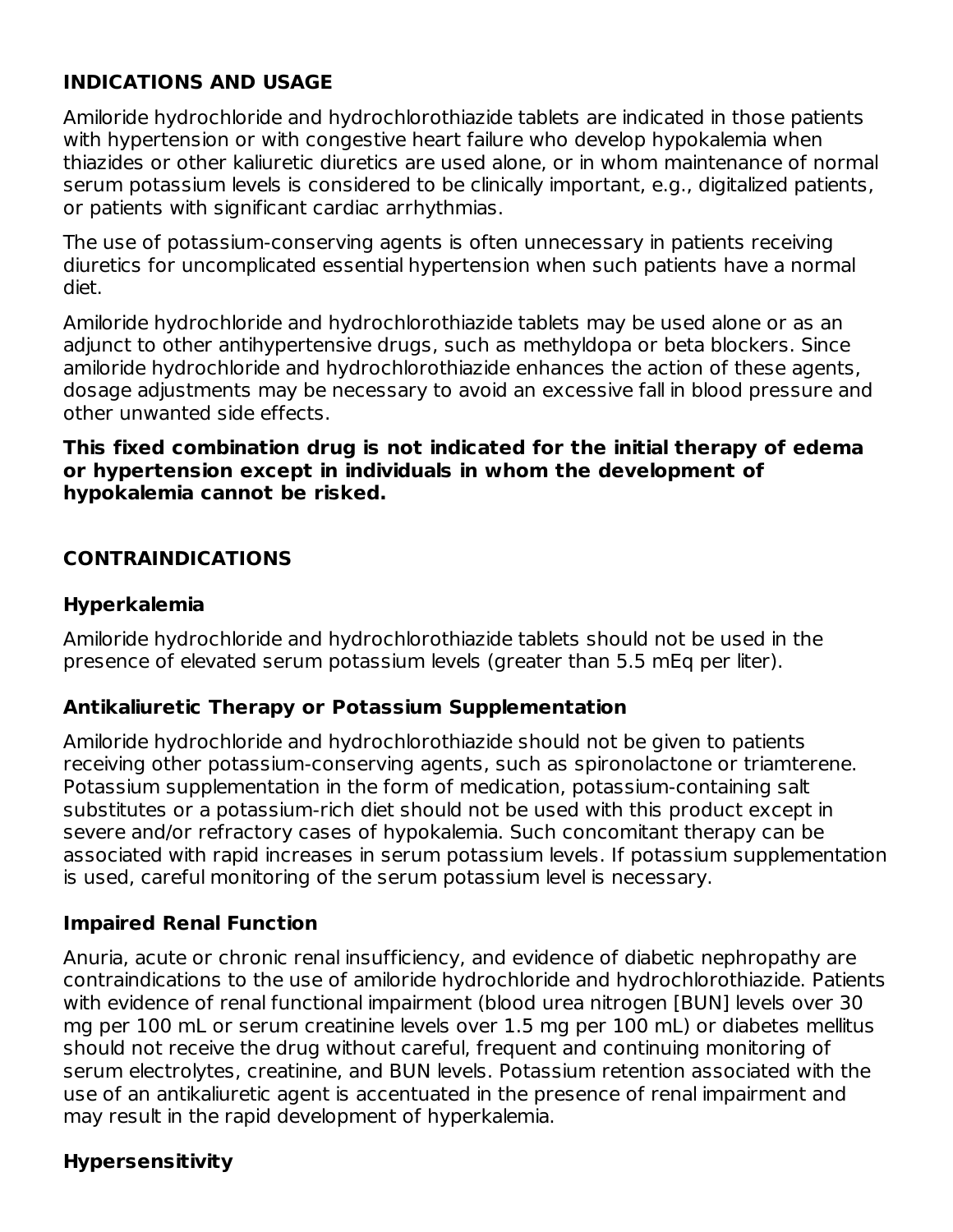Amiloride hydrochloride and hydrochlorothiazide tablets are contraindicated in patients who are hypersensitive to this product, or to other sulfonamide-derived drugs.

# **WARNINGS**

# **Hyperkalemia**

Like other potassium-conserving diuretic combinations, amiloride and hydrochlorothiazide may cause hyperkalemia (serum potassium levels greater than 5.5 mEq per liter). In patients without renal impairment or diabetes mellitus, the risk of hyperkalemia with this combination product is about 1% to 2%. This risk is higher in patients with renal impairment or diabetes mellitus (even without recognized diabetic nephropathy). Since hyperkalemia, if uncorrected, is potentially fatal, it is essential to monitor serum potassium levels carefully in any patient receiving amiloride hydrochloride and hydrochlorothiazide, particularly when it is first introduced, at the time of dosage adjustments, and during any illness that could affect renal function.

The risk of hyperkalemia may be increased when potassium-conserving agents, including amiloride hydrochloride and hydrochlorothiazide, are administered concomitantly with an angiotensin-converting enzyme inhibitor, an angiotensin II receptor antagonist, cyclosporine or tacrolimus (see PRECAUTIONS: Drug Interactions). Warning signs or symptoms of hyperkalemia include paresthesias, muscular weakness, fatigue, flaccid paralysis of the extremities, bradycardia, shock, and ECG abnormalities. Monitoring of the serum potassium level is essential because mild hyperkalemia is not usually associated with an abnormal ECG.

When abnormal, the ECG in hyperkalemia is characterized primarily by tall, peaked T waves or elevations from previous tracings. There may also be lowering of the R wave and increased depth of the S wave, widening and even disappearance of the P wave, progressive widening of the QRS complex, prolongation of the PR interval, and ST depression.

# **Treatment of Hyperkalemia**

If hyperkalemia occurs in patients taking amiloride and hydrochlorothiazide, the drug should be discontinued immediately. If the serum potassium level exceeds 6.5 mEq per liter, active measures should be taken to reduce it. Such measures include the intravenous administration of sodium bicarbonate solution or oral or parenteral glucose with a rapid-acting insulin preparation. If needed, a cation exchange resin such as sodium polystyrene sulfonate may be given orally or by enema. Patients with persistent hyperkalemia may require dialysis.

# **Diabetes Mellitus**

In diabetic patients, hyperkalemia has been reported with the use of all potassiumconserving diuretics, including amiloride hydrochloride, even in patients without evidence of diabetic nephropathy. Therefore, amiloride and hydrochlorothiazide should be avoided, if possible, in diabetic patients and, if it is used, serum electrolytes and renal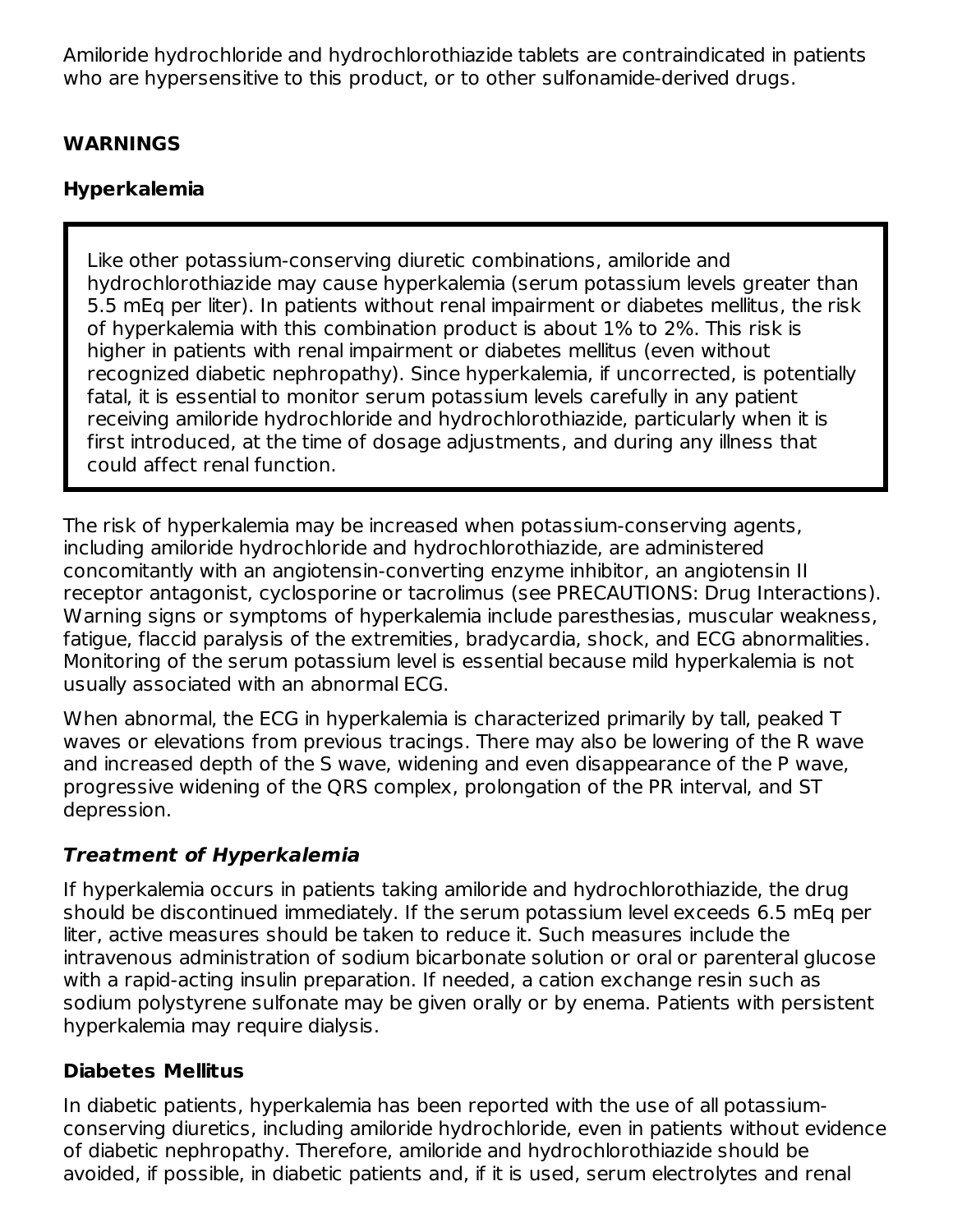function must be monitored frequently.

Amiloride and hydrochlorothiazide should be discontinued at least 3 days before glucose tolerance testing.

# **Metabolic or Respiratory Acidosis**

Antikaliuretic therapy should be instituted only with caution in severely ill patients in whom respiratory or metabolic acidosis may occur, such as patients with cardiopulmonary disease or poorly controlled diabetes. If amiloride and hydrochlorothiazide is given to these patients, frequent monitoring of acid-base balance is necessary. Shifts in acid-base balance alter the ratio of extracellular/intracellular potassium, and the development of acidosis may be associated with rapid increases in serum potassium levels.

# **PRECAUTIONS**

# **General**

# **Electrolyte Imbalance and BUN Increases**

Determination of serum electrolytes to detect possible electrolyte imbalance should be performed at appropriate intervals.

Patients should be observed for clinical signs of fluid or electrolyte imbalance: i.e., hyponatremia, hypochloremic alkalosis, and hypokalemia. Serum and urine electrolyte determinations are particularly important when the patient is vomiting excessively or receiving parenteral fluids. Warning signs or symptoms of fluid and electrolyte imbalance, irrespective of cause, include dryness of mouth, thirst, weakness, lethargy, drowsiness, restlessness, confusion, seizures, muscle pains or cramps, muscular fatigue, hypotension, oliguria, tachycardia, and gastrointestinal disturbances such as nausea and vomiting.

Hyponatremia and hypochloremia may occur during the use of thiazides and other diuretics. Any chloride deficit during thiazide therapy is generally mild and may be lessened by the amiloride hydrochloride component of this product. Hypochloremia usually does not require specific treatment except under extraordinary circumstances (as in liver disease or renal disease). Dilutional hyponatremia may occur in edematous patients in hot weather; appropriate therapy is water restriction, rather than administration of salt, except in rare instances when the hyponatremia is life threatening. In actual salt depletion, appropriate replacement is the therapy of choice.

Hypokalemia may develop during thiazide therapy, especially with brisk diuresis, when severe cirrhosis is present, during concomitant use of corticosteroids or ACTH, or after prolonged therapy. However, this usually is prevented by the amiloride hydrochloride component of this combination drug product.

Interference with adequate oral electrolyte intake will also contribute to hypokalemia. Hypokalemia may cause cardiac arrhythmia and may also sensitize or exaggerate the response of the heart to the toxic effects of digitalis (e.g., increased ventricular irritability).

Thiazides have been shown to increase the urinary excretion of magnesium; this may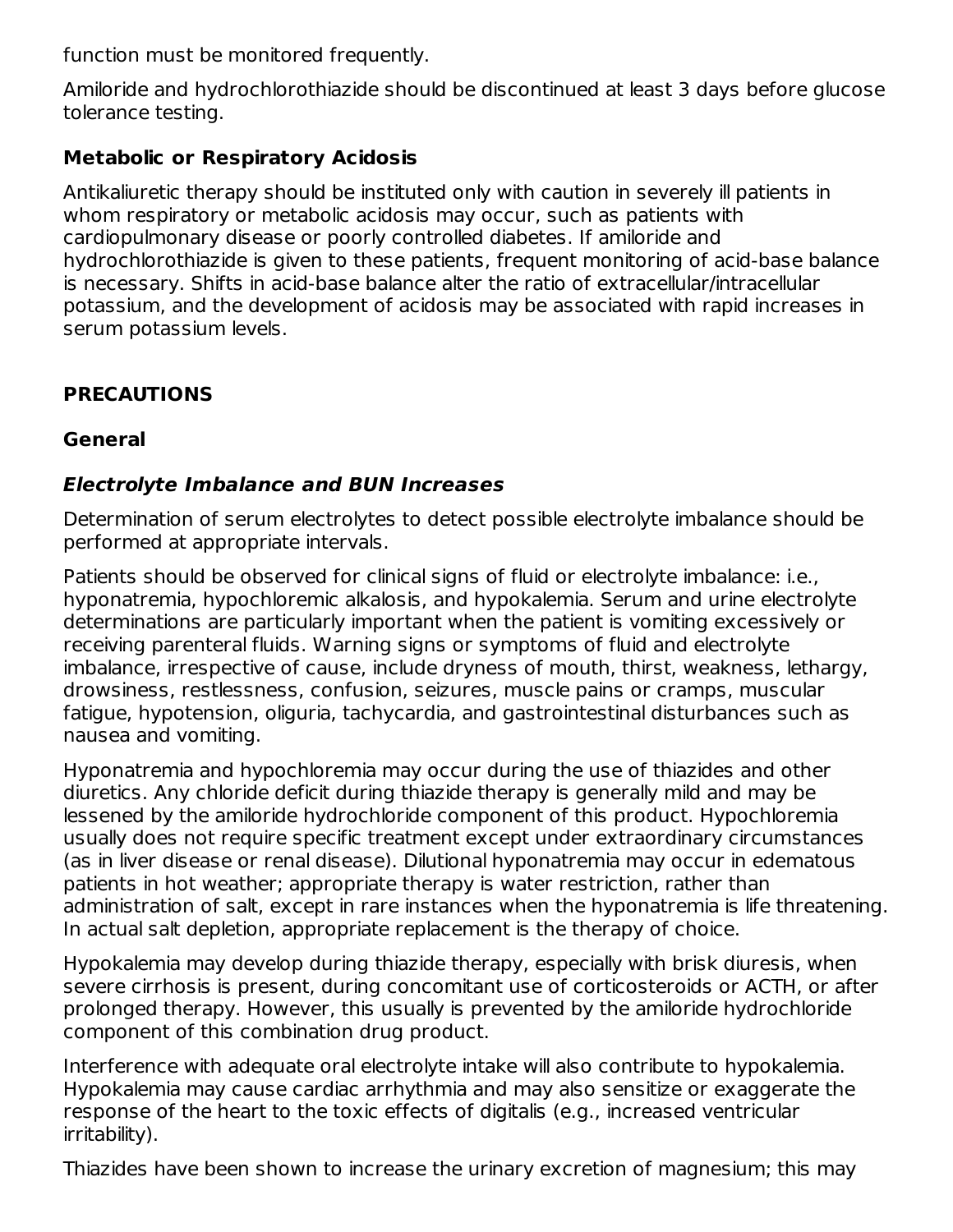result in hypomagnesemia. Amiloride hydrochloride, a component of this combination product, has been shown to decrease the enhanced urinary excretion of magnesium which occurs when a thiazide or loop diuretic is used alone.

Increases in BUN levels have been reported with amiloride hydrochloride and with hydrochlorothiazide. These increases usually have accompanied vigorous fluid elimination, especially when diuretic therapy was used in seriously ill patients, such as those who had hepatic cirrhosis with ascites and metabolic alkalosis, or those with resistant edema. Therefore, when amiloride and hydrochlorothiazide is given to such patients, careful monitoring of serum electrolyte and BUN levels is important. In patients with preexisting severe liver disease, hepatic encephalopathy, manifested by tremors, confusion, and coma, and increased jaundice, have been reported in association with diuretic therapy including amiloride hydrochloride and hydrochlorothiazide.

In patients with renal disease, diuretics may precipitate azotemia. Cumulative effects of the components of amiloride hydrochloride and hydrochlorothiazide may develop in patients with impaired renal function. If renal impairment becomes evident, amiloride and hydrochlorothiazide should be discontinued (see CONTRAINDICATIONS and WARNINGS).

## **Drug Interactions**

In some patients, the administration of a non-steroidal anti-inflammatory agent can reduce the diuretic, natriuretic, and antihypertensive effects of loop, potassium-sparing and thiazide diuretics. Therefore, when amiloride and hydrochlorothiazide and nonsteroidal anti-inflammatory agents are used concomitantly, the patient should be observed closely to determine if the desired effect of the diuretic is obtained. Since indomethacin and potassium-sparing diuretics, including this product, may each be associated with increased serum potassium levels, the potential effects on potassium kinetics and renal function should be considered when these agents are administered concurrently.

#### **Amiloride Hydrochloride**

When amiloride hydrochloride is administered concomitantly with an angiotensinconverting enzyme inhibitor, an angiotensin II receptor antagonist, cyclosporine or tacrolimus, the risk of hyperkalemia may be increased. Therefore, if concomitant use of these agents is indicated because of demonstrated hypokalemia, they should be used with caution and with frequent monitoring of serum potassium (see WARNINGS).

# **Hydrochlorothiazide**

When given concurrently the following drugs may interact with thiazide diuretics.

# **Alcohol, Barbiturates, or Narcotics**

Potentiation of orthostatic hypotension may occur.

# **Antidiabetic Drugs (Oral Agents and Insulin)**

Dosage adjustment of the antidiabetic drug may be required.

# **Other Antihypertensive Drugs**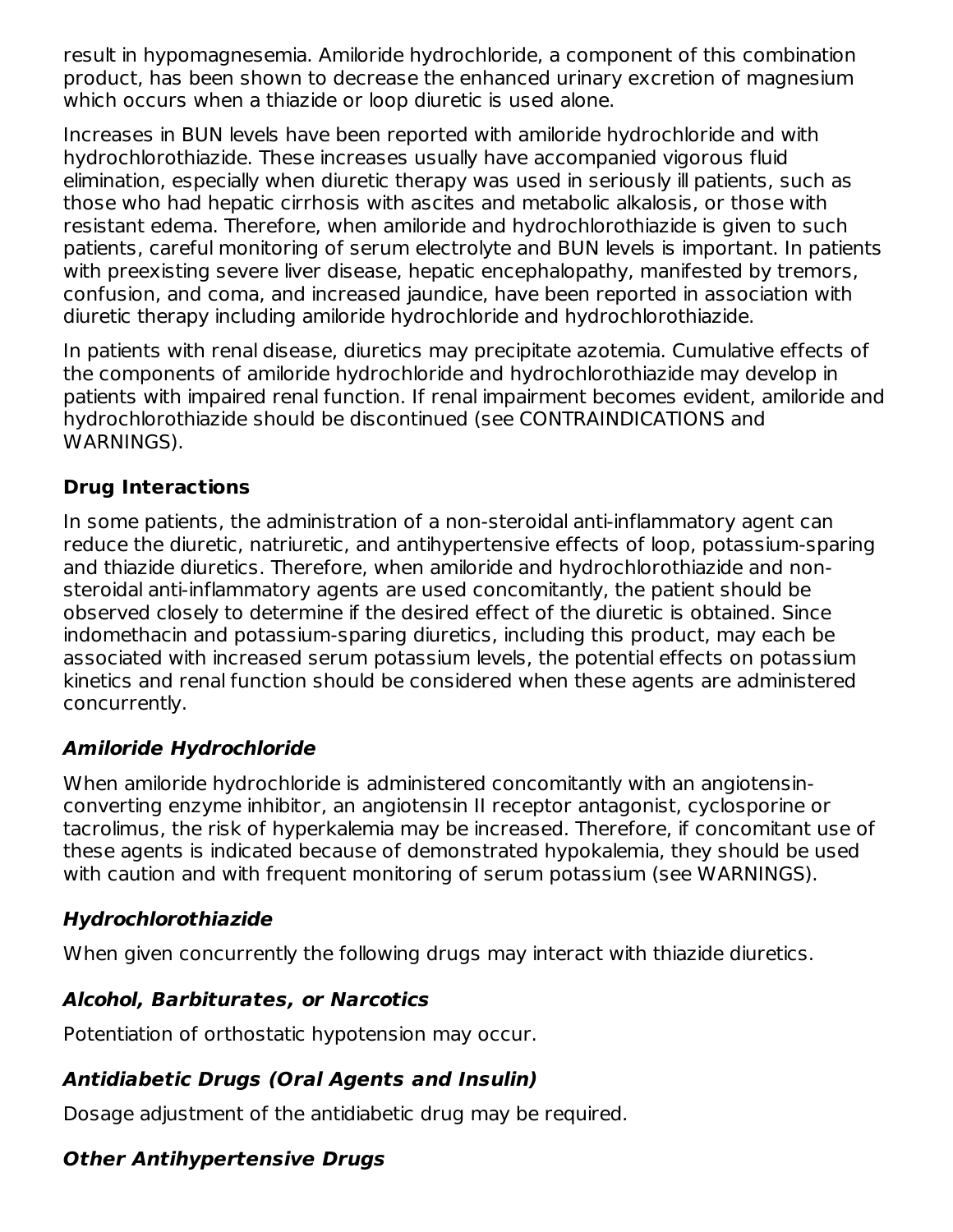Additive effect or potentiation.

# **Cholestyramine and Colestipol Resins**

Absorption of hydrochlorothiazide is impaired in the presence of anionic exchange resins. Single doses of either cholestyramine or colestipol resins bind the hydrochlorothiazide and reduce its absorption from the gastrointestinal tract by up to 85% and 43%, respectively.

## **Corticosteroids, ACTH**

Intensified electrolyte depletion, particularly hypokalemia.

# **Pressor Amines (e.g., Norepinephrine)**

Possible decreased response to pressor amines but not sufficient to preclude their use.

# **Skeletal Muscle Relaxants, Nondepolarizing (e.g., Tubocurarine)**

Possible increased responsiveness to the muscle relaxant.

# **Lithium**

Generally should not be given with diuretics. Diuretic agents reduce the renal clearance of lithium and add a high risk of lithium toxicity. Refer to the package insert for lithium preparations before use of such preparations with this combination product.

# **Metabolic and Endocrine Effects**

In diabetic patients, insulin requirements may be increased, decreased, or unchanged due to the hydrochlorothiazide component. Diabetes mellitus that has been latent may become manifest during administration of thiazide diuretics.

Because calcium excretion is decreased by thiazides, amiloride and hydrochlorothiazide should be discontinued before carrying out tests for parathyroid function. Pathologic changes in the parathyroid glands, with hypercalcemia and hypophosphatemia have been observed in a few patients on prolonged thiazide therapy; however, the common complications of hyperparathyroidism such as renal lithiasis, bone resorption, and peptic ulceration have not been seen.

Hyperuricemia may occur or acute gout may be precipitated in certain patients receiving thiazide therapy.

# **Other Precautions**

In patients receiving thiazides, sensitivity reactions may occur with or without a history of allergy or bronchial asthma. The possibility of exacerbation or activation of systemic lupus erythematosus has been reported with the use of thiazides.

Increases in cholesterol and triglyceride levels may be associated with thiazide diuretic therapy.

# **Carcinogenesis, Mutagenesis, Impairment of Fertility**

Long-term studies in animals have not been performed to evaluate the effects upon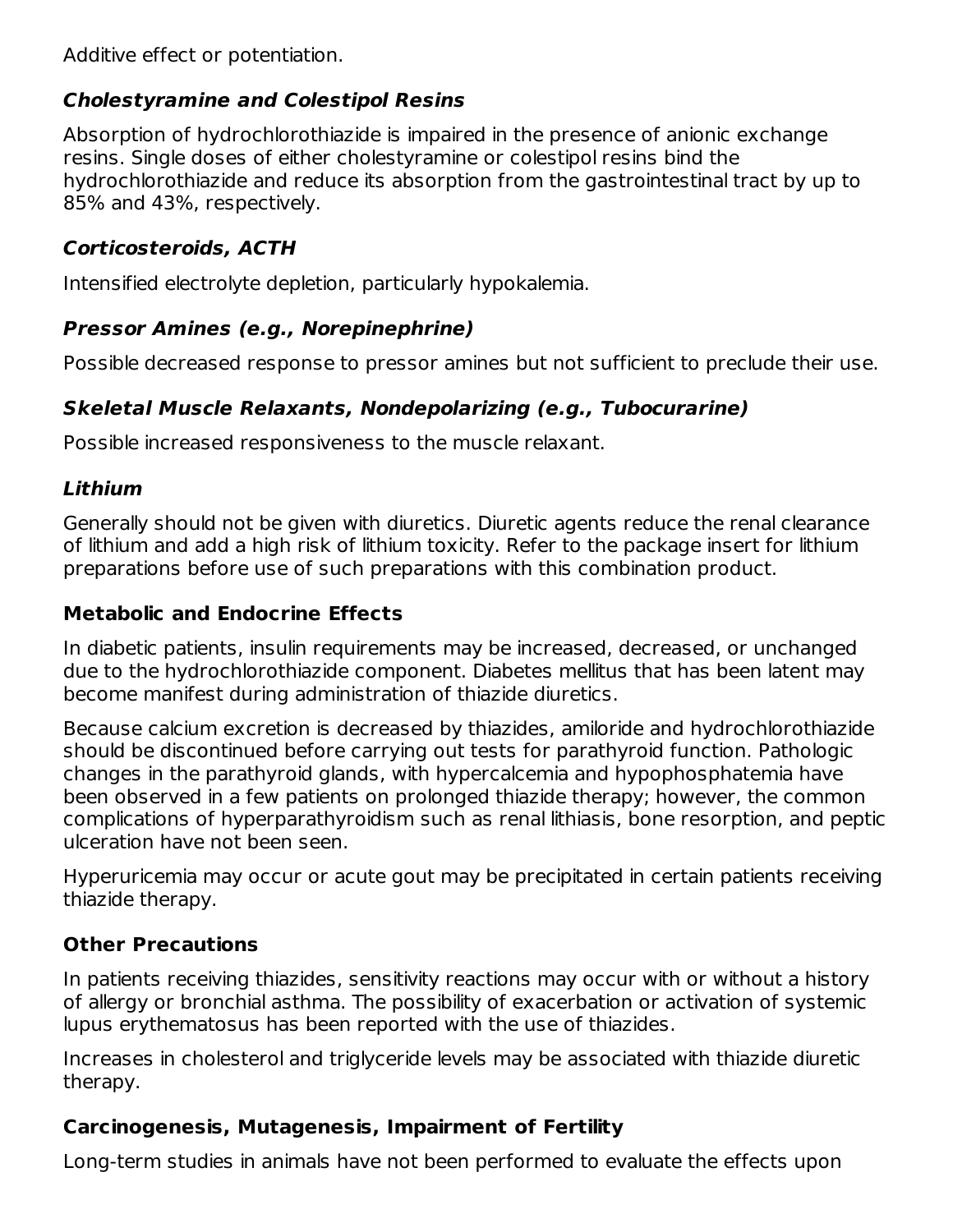fertility, mutagenicity or carcinogenic potential of amiloride hydrochloride and hydrochlorothiazide.

# **Amiloride Hydrochloride**

There was no evidence of a tumorigenic effect when amiloride hydrochloride was administered for 92 weeks to mice at doses up to 10 mg/kg/day (25 times the maximum daily human dose). Amiloride hydrochloride has also been administered for 104 weeks to male and female rats at doses up to 6 and 8 mg/kg/day (15 and 20 times the maximum daily dose for humans, respectively) and showed no evidence of carcinogenicity.

Amiloride hydrochloride was devoid of mutagenic activity in various strains of Salmonella typhimurium with or without a mammalian liver microsomal activation system (Ames test).

# **Hydrochlorothiazide**

Two-year feeding studies in mice and rats conducted under the auspices of the National Toxicology Program (NTP) uncovered no evidence of a carcinogenic potential of hydrochlorothiazide in female mice (at doses of up to approximately 600 mg/kg/day) or in male and female rats (at doses of up to approximately 100 mg/kg/day). The NTP, however, found equivocal evidence for hepatocarcinogenicity in male mice.

Hydrochlorothiazide was not genotoxic in vitro in the Ames mutagenicity assay of Salmonella typhimurium strains TA 98, TA 100, TA 1535, TA 1537, and TA 1538 and in the Chinese Hamster Ovary (CHO) test for chromosomal aberrations, or in vivo in assays using mouse germinal cell chromosomes, Chinese Hamster bone marrow chromosomes, and the Drosophila sex-linked recessive lethal trait gene. Positive test results were obtained only in the *in vitro* CHO Sister Chromatid Exchange (clastogenicity) and in the Mouse Lymphoma Cell (mutagenicity) assays, using concentrations of hydrochlorothiazide from 43 to 1300 mcg/mL, and in the Aspergillus nidulans nondisjunction assay at an unspecified concentration.

Hydrochlorothiazide had no adverse effects on the fertility of mice and rats of either sex in studies wherein these species were exposed, via their diet, to doses of up to 100 and 4 mg/kg, respectively, prior to conception and throughout gestation.

# **Pregnancy**

# **Teratogenic Effects**

Teratogenicity studies have been performed with combinations of amiloride hydrochloride and hydrochlorothiazide in rabbits and mice at doses up to 25 times the expected maximum daily dose for humans and have revealed no evidence of harm to the fetus. No evidence of impaired fertility in rats was apparent at dosage levels up to 25 times the expected maximum human daily dose. A perinatal and postnatal study in rats showed a reduction in maternal body weight gain during and after gestation at a daily dose of 25 times the expected maximum daily dose for humans. The body weights of alive pups at birth and at weaning were also reduced at this dose level. There are no adequate and well controlled studies in pregnant women. Because animal reproduction studies are not always predictive of human responses, and because of the data listed below with the individual components, this drug should be used during pregnancy only if clearly needed.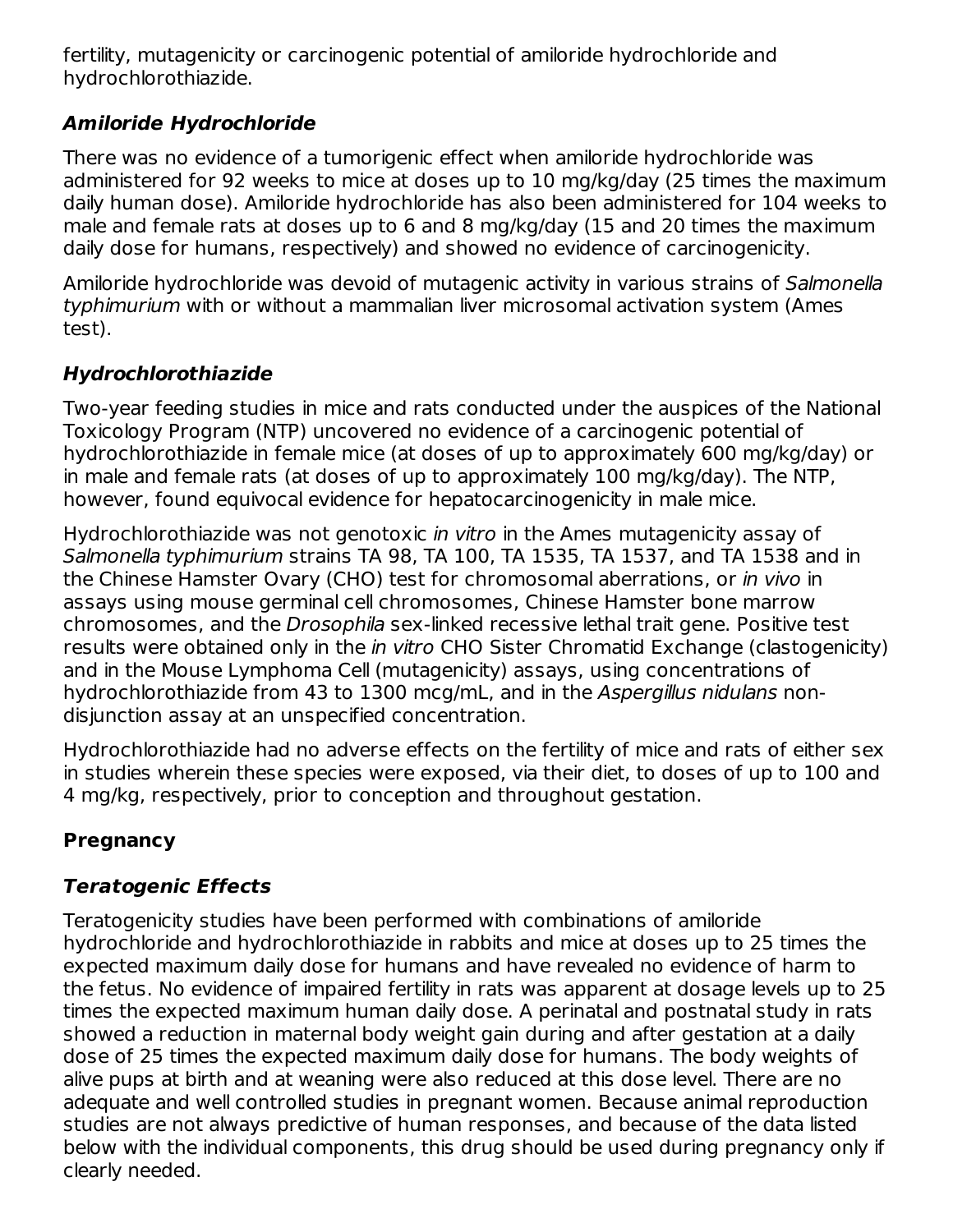# **Amiloride Hydrochloride**

Teratogenicity studies with amiloride hydrochloride in rabbits and mice given 20 and 25 times the maximum human dose, respectively, revealed no evidence of harm to the fetus, although studies showed that the drug crossed the placenta in modest amounts. Reproduction studies in rats at 20 times the expected maximum daily dose for humans showed no evidence of impaired fertility. At approximately 5 or more times the expected maximum daily dose for humans, some toxicity was seen in adult rats and rabbits and a decrease in rat pup growth and survival occurred.

# **Hydrochlorothiazide**

# **Teratogenic Effects**

Studies in which hydrochlorothiazide was orally administered to pregnant mice and rats during their respective periods of major organogenesis at doses up to 3000 mg and 1000 mg hydrochlorothiazide/kg, respectively, provided no evidence of harm to the fetus. There are, however, no adequate and well controlled studies in pregnant women.

## **Nonteratogenic Effects**

Thiazides cross the placental barrier and appear in cord blood. There is a risk of fetal or neonatal jaundice, thrombocytopenia, and possibly other adverse reactions that have occurred in adults.

## **Nursing Mothers**

Studies in rats have shown that amiloride is excreted in milk in concentrations higher than those found in blood, but it is not known whether amiloride hydrochloride is excreted in human milk. However, thiazides appear in breast milk. Because of the potential for serious adverse reactions in nursing infants, a decision should be made whether to discontinue nursing or to discontinue the drug, taking into account the importance of the drug to the mother.

#### **Pediatric Use**

Safety and effectiveness in pediatric patients have not been established.

# **Geriatric Use**

Clinical studies of amiloride hydrochloride and hydrochlorothiazide tablets did not include sufficient numbers of subjects aged 65 and over to determine whether they responded differently from younger subjects. Other reported clinical experience has not identified differences in responses between the elderly and younger patients. In general, dose selection for an elderly patient should be cautious, usually starting at the low end of the dosing range, reflecting the greater frequency of decreased hepatic, renal or cardiac function, and of concomitant disease or other drug therapy.

This drug is known to be substantially excreted by the kidney, and the risk of toxic reactions to this drug may be greater in patients with impaired renal function. Because elderly patients are more likely to have decreased renal function, care should be taken in dose selection, and it may be useful to monitor renal function (see CONTRAINDICATIONS: Impaired Renal Function).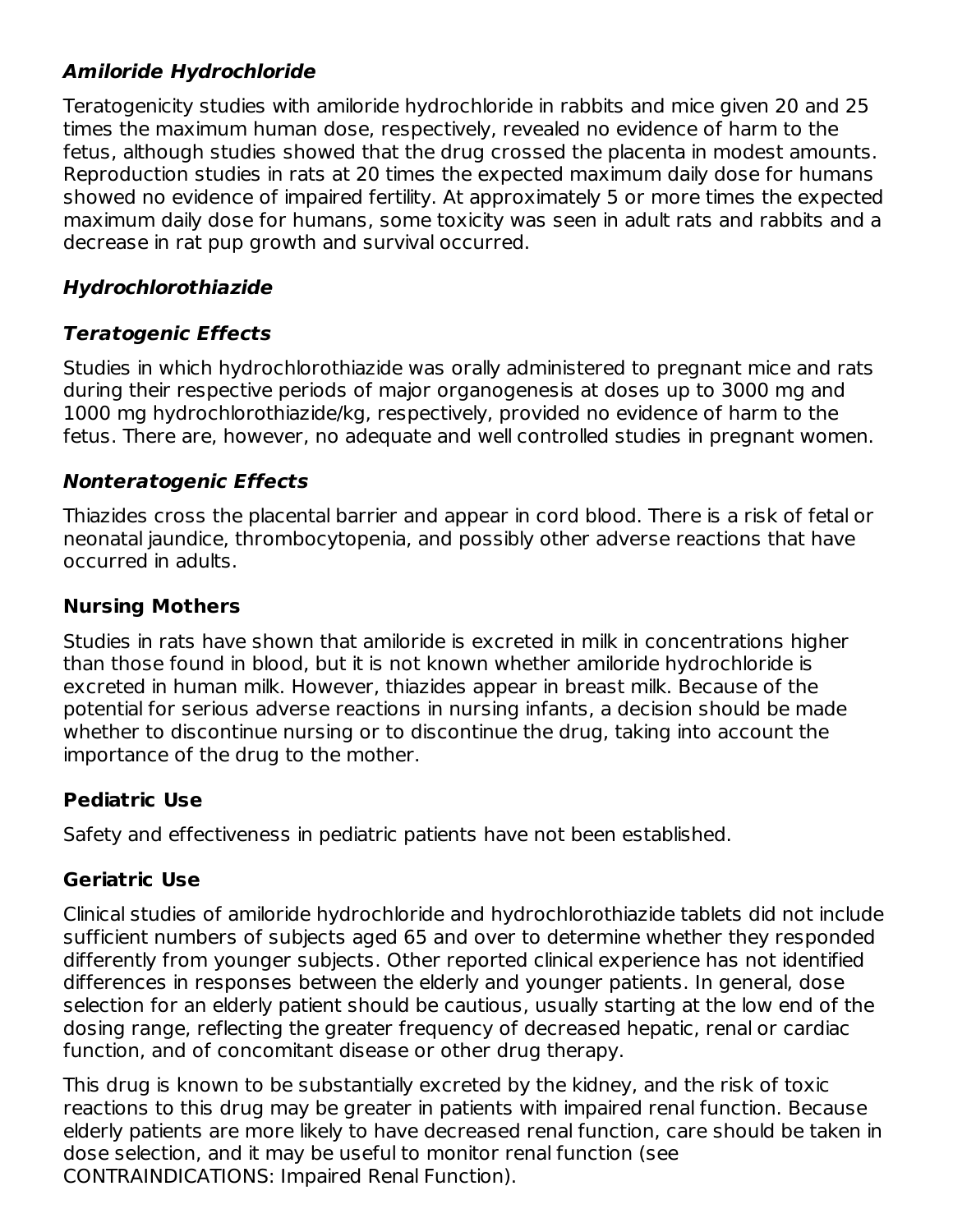## **Information for Patients**

## **Non-melanoma Skin Cancer**

Instruct patients taking hydrochlorothiazide to protect skin from the sun and undergo regular skin cancer screening.

# **ADVERSE REACTIONS**

Amiloride hydrochloride and hydrochlorothiazide is usually well tolerated and significant clinical adverse effects have been reported infrequently. The risk of hyperkalemia (serum potassium levels greater than 5.5 mEq per liter) with amiloride hydrochloride and hydrochlorothiazide is about 1% to 2% in patients without renal impairment or diabetes mellitus (see WARNINGS). Minor adverse reactions to amiloride hydrochloride have been reported relatively frequently (about 20%) but the relationship of many of the reports to amiloride hydrochloride is uncertain and the overall frequency was similar in hydrochlorothiazide treated groups. Nausea/anorexia, abdominal pain, flatulence, and mild skin rash have been reported and probably are related to amiloride. Other adverse experiences that have been reported with amiloride and hydrochlorothiazide are generally those known to be associated with diuresis, thiazide therapy, or with the underlying disease being treated. Clinical trials have not demonstrated that combining amiloride and hydrochlorothiazide increases the risk of adverse reactions over those seen with the individual components.

The adverse reactions for amiloride and hydrochlorothiazide listed in the following table have been arranged into two groups: (1) incidence greater than 1%; and (2) incidence 1% or less. The incidence for group (1) was determined from clinical studies conducted in the United States (607 patients treated with amiloride and hydrochlorothiazide). The adverse effects listed in group (2) include reports from the same clinical studies and voluntary reports since marketing. The probability of a causal relationship exists between amiloride and hydrochlorothiazide and these adverse reactions, some of which have been reported only rarely.

| Incidence >1%                | Incidence $\leq 1\%$    |  |  |
|------------------------------|-------------------------|--|--|
| Body as a Whole              |                         |  |  |
| Headache <sup>*</sup>        | Malaise                 |  |  |
| Weakness $*$                 | Chest pain              |  |  |
| Fatigue/tiredness            | Back pain               |  |  |
|                              | Syncope                 |  |  |
| Cardiovascular               |                         |  |  |
| Arrhythmia                   | Tachycardia             |  |  |
|                              | Digitalis toxicity      |  |  |
|                              | Orthostatic hypotension |  |  |
|                              | Angina pectoris         |  |  |
| <b>Digestive</b>             |                         |  |  |
| Nausea/anorexia <sup>*</sup> | Constipation            |  |  |
| Diarrhea                     | GI bleeding             |  |  |
| Gastrointestinal pain        | GI disturbance          |  |  |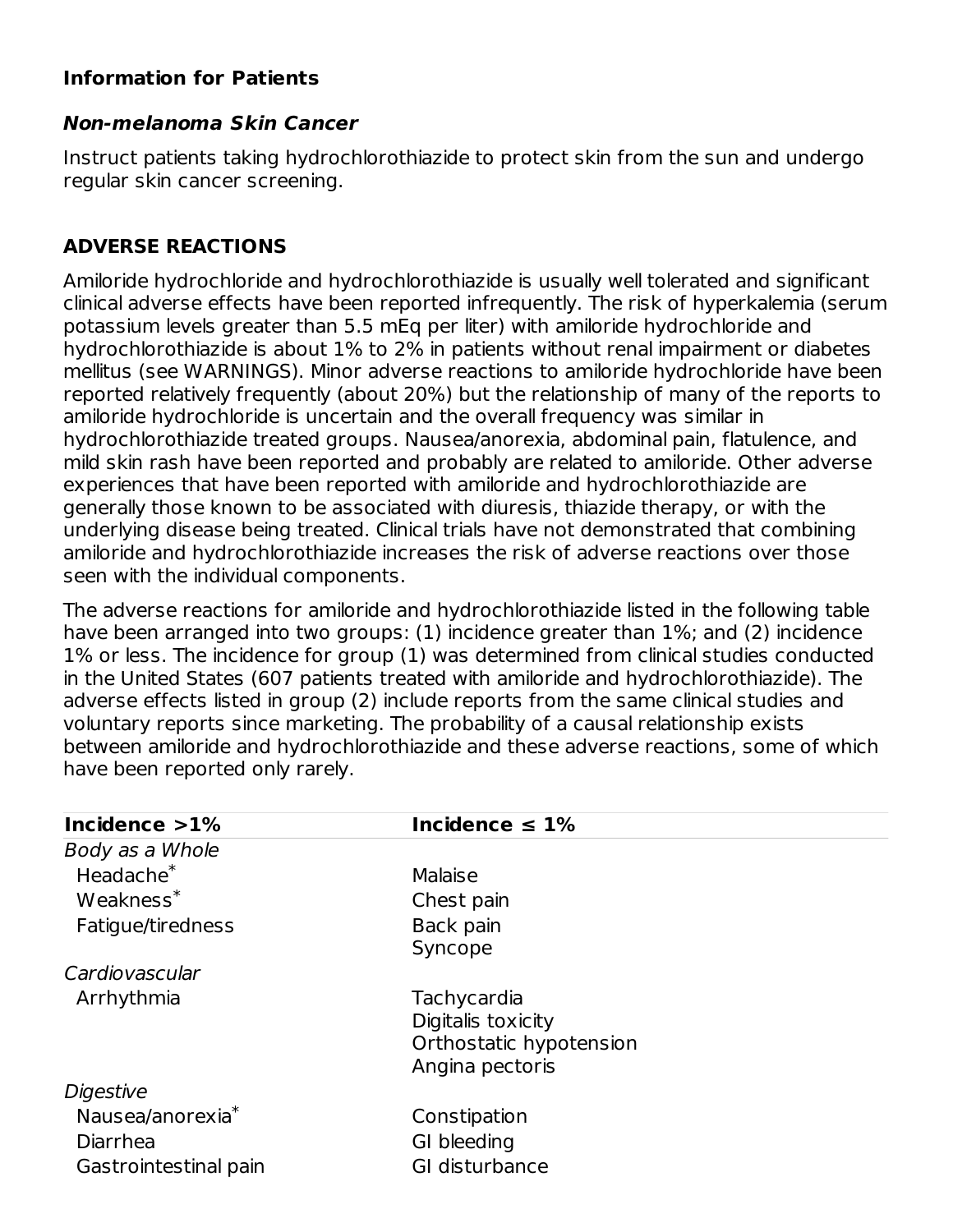Metabolic Elevated serum Gout potassium levels **Dehydration** Musculoskeletal

**Nervous** Dizziness<sup>\*</sup>

Psychiatric None Insomnia

**Respiratory** Dyspnea None Skin  $Rash^*$ 

Special Senses None Bad taste

**Urogenital** 

Abdominal pain and appetite changes Abdominal fullness **Hiccups** Thirst Vomiting Anorexia Flatulence

 $(> 5.5 \text{ mEq per liter})^{\dagger}$  Symptomatic hyponatremia<sup>‡</sup>

Leg ache and the Muscle cramps/spasm Joint Pain

> Paresthesia/numbness **Stupor** Vertigo

**Nervousness** Depression **Sleepiness** Mental confusion

**Flushing** Pruritus Diaphoresis Erythema multiforme including Stevens-Johnson Syndrome Exfoliative dermatitis including toxic epidermal necrolysis Alopecia

> Visual disturbance Nasal congestion

None Impotence Nocturia Dysuria Incontinence Renal dysfunction including renal failure Gynecomastia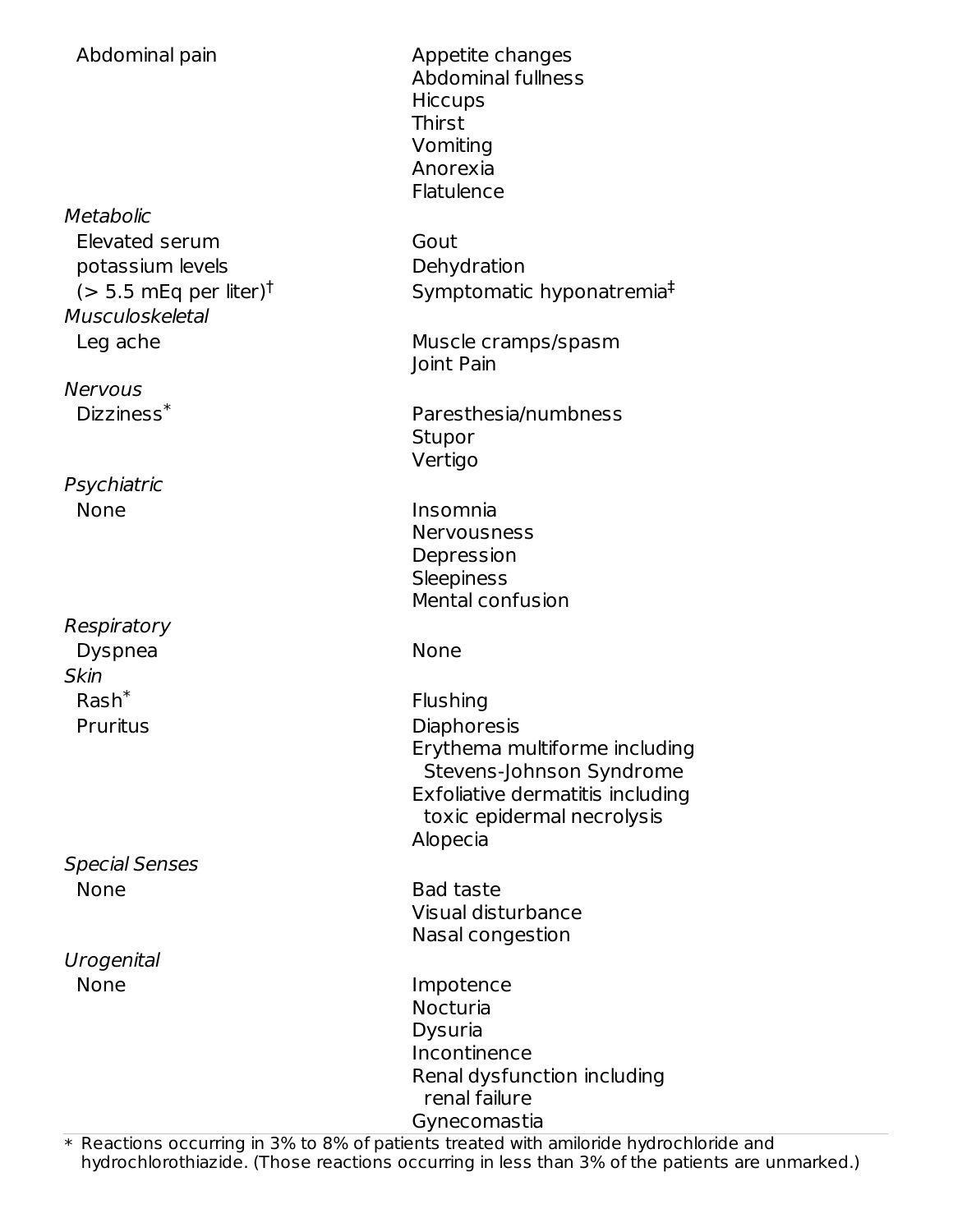† See WARNINGS. ‡ See PRECAUTIONS.

Other adverse reactions that have been reported with the individual components and within each category are listed in order of decreasing severity:

## **Amiloride**

**Body as a Whole:** Painful extremities, neck/shoulder ache, fatigability;

**Cardiovascular:** Palpitation;

**Digestive:** Activation of probable preexisting peptic ulcer, abnormal liver function, jaundice, dyspepsia, heartburn;

**Hematologic:** Aplastic anemia, neutropenia;

**Integumentary:** Alopecia, itching, dry mouth;

**Nervous System/Psychiatric:** Encephalopathy, tremors, decreased libido;

**Respiratory:** Shortness of breath, cough;

**Special Senses:** Increased intraocular pressure, tinnitus;

**Urogenital:** Bladder spasms, polyuria, urinary frequency.

# **Hydrochlorothiazide**

**Digestive:** Pancreatitis, jaundice (intrahepatic cholestatic jaundice), sialadenitis, cramping, gastric irritation;

**Hematologic:** Aplastic anemia, agranulocytosis, leukopenia, hemolytic anemia, thrombocytopenia;

**Hypersensitivity:** Anaphylactic reactions, necrotizing angiitis (vasculitis, cutaneous vasculitis), respiratory distress including pneumonitis and pulmonary edema, photosensitivity, fever, urticaria, purpura;

**Metabolic:** Electrolyte imbalance (see PRECAUTIONS), hyperglycemia, glycosuria, hyperuricemia;

**Nervous System/Psychiatric:** Restlessness;

**Special Senses:** Transient blurred vision, xanthopsia;

**Urogenital:** Interstitial nephritis (see WARNINGS).

# **Postmarketing Experience**

# **Non-melanoma Skin Cancer**

Hydrochlorothiazide is associated with an increased risk of non-melanoma skin cancer. In a study conducted in the Sentinel System, increased risk was predominantly for squamous cell carcinoma (SCC) and in white patients taking large cumulative doses. The increased risk for SCC in the overall population was approximately 1 additional case per 16,000 patients per year, and for white patients taking a cumulative dose of  $\geq 50,000$ mg the risk increase was approximately 1 additional SCC case for every 6,700 patients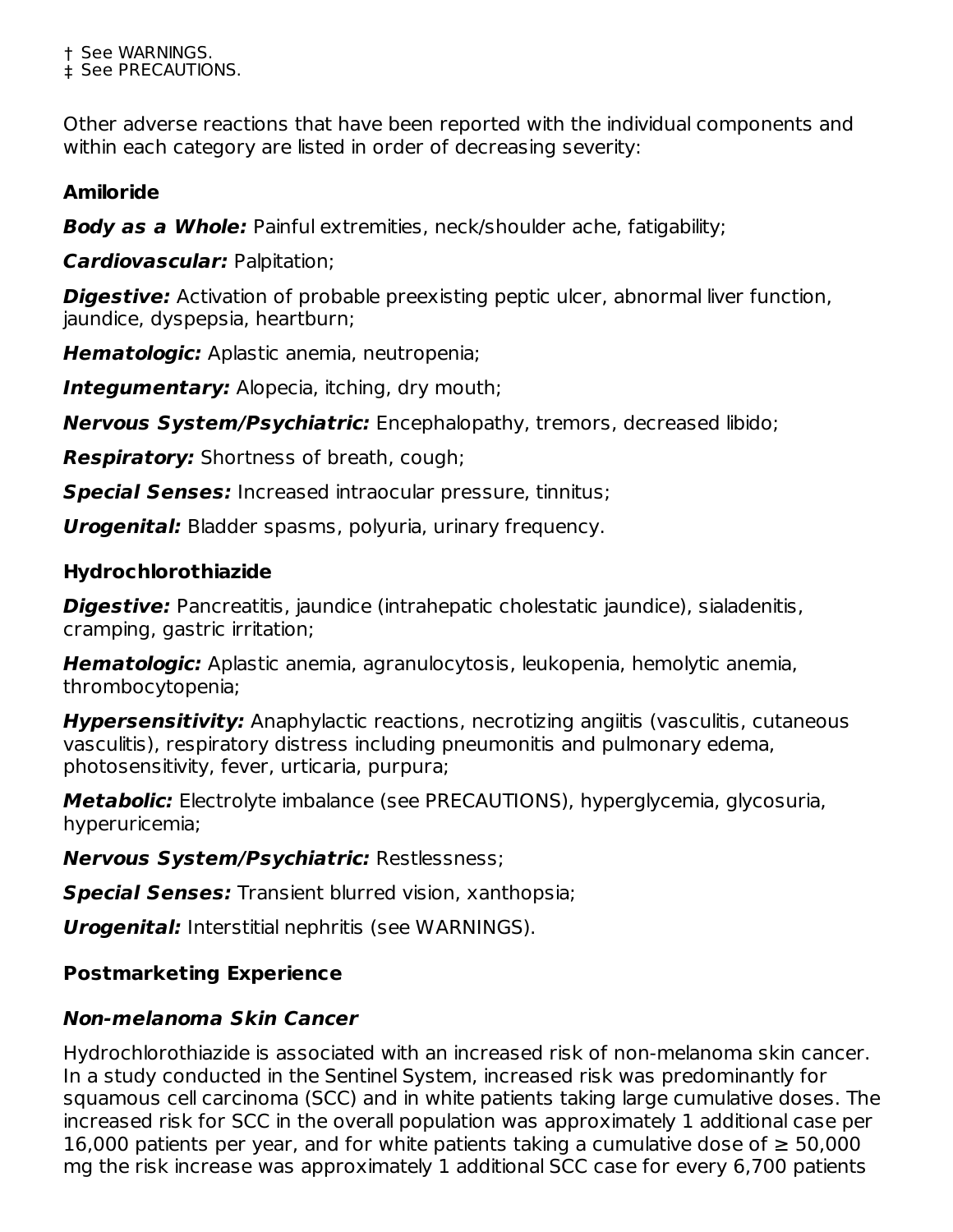per year.

#### **OVERDOSAGE**

No data are available in regard to overdosage in humans. The oral  $\mathsf{LD}_{50}$  of the combination drug is 189 and 422 mg/kg for female mice and female rats, respectively.

It is not known whether the drug is dialyzable.

No specific information is available on the treatment of overdosage with amiloride and hydrochlorothiazide, and no specific antidote is available. Treatment is symptomatic and supportive. Therapy with amiloride and hydrochlorothiazide should be discontinued and the patient observed closely. Suggested measures include induction of emesis and/or gastric lavage.

## **Amiloride Hydrochloride**

No data are available in regard to overdosage in humans.

The oral  $\mathsf{LD}_{50}$  of amiloride hydrochloride (calculated as the base) is 56 mg/kg in mice and 36 to 85 mg/kg in rats, depending on the strain.

The most common signs and symptoms to be expected with overdosage are dehydration and electrolyte imbalance. If hyperkalemia occurs, active measures should be taken to reduce the serum potassium levels.

## **Hydrochlorothiazide**

The oral  $\mathsf{LD}_{50}$  of hydrochlorothiazide is greater than  $10$  g/kg in both mice and rats.

The most common signs and symptoms observed are those caused by electrolyte depletion (hypokalemia, hypochloremia, hyponatremia) and dehydration resulting from excessive diuresis. If digitalis has also been administered, hypokalemia may accentuate cardiac arrhythmias.

# **DOSAGE AND ADMINISTRATION**

Amiloride hydrochloride and hydrochlorothiazide tablets should be administered with food.

The usual starting dosage is 1 tablet a day. The dosage may be increased to 2 tablets a day, if necessary. More than 2 tablets of amiloride hydrochloride and hydrochlorothiazide daily usually are not needed and there is no controlled experience with such doses. Hydrochlorothiazide can be given at doses of 12.5 mg to 50 mg per day when used alone. Patients usually do not require doses of hydrochlorothiazide in excess of 50 mg daily when combined with other antihypertensive agents.

The daily dose is usually given as a single dose but may be given in divided doses. Once an initial diuresis has been achieved, dosage adjustment may be necessary. Maintenance therapy may be on an intermittent basis.

#### **HOW SUPPLIED**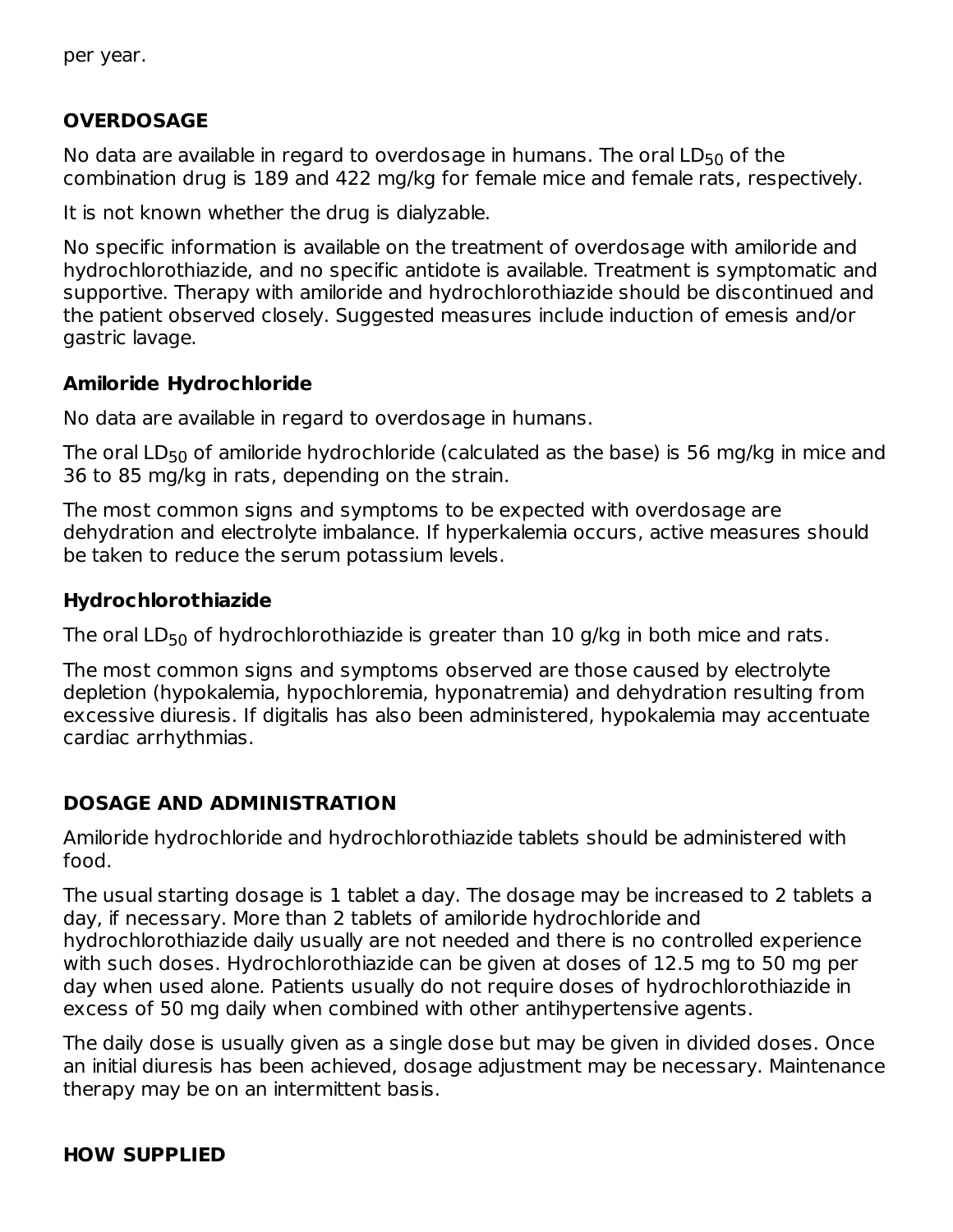Amiloride Hydrochloride and Hydrochlorothiazide Tablets, USP are available containing 5 mg of anhydrous amiloride hydrochloride, USP and 50 mg of hydrochlorothiazide, USP.

The 5 mg/50 mg tablets are light orange, round, scored tablets debossed with **M** above the score and **577** below the score on one side of the tablet and blank on the other side. They are available as follows:

NDC 0378-0577-01 bottles of 100 tablets NDC 0378-0577-05 bottles of 500 tablets

# **Store at 20º to 25ºC (68º to 77ºF). [See USP Controlled Room Temperature.]**

## **Protect from light.**

Dispense in a tight, light-resistant container as defined in the USP using a child-resistant closure.

## **Mylan Pharmaceuticals Inc.**

Morgantown, WV 26505 U.S.A.

Revised: 4/2020 AHCTZ:R13

# **PRINCIPAL DISPLAY PANEL - 5 mg/50 mg**

**NDC 0378-0577-01**

**Amiloride HCl and Hydrochlorothiazide Tablets, USP**

**5 mg\*/ 50 mg**

# **Rx only 100 Tablets**

Each tablet contains: Amiloride Hydrochloride, USP 5 mg\* \*(Anhydrous equivalent) Hydrochlorothiazide, USP 50 mg

Dispense in a tight, light-resistant container as defined in the USP using a child-resistant closure.

Keep container tightly closed.

**Keep this and all medication out of the reach of children.**

**Store at 20° to 25°C (68° to 77°F). [See USP Controlled Room Temperature.]**

**Protect from light.**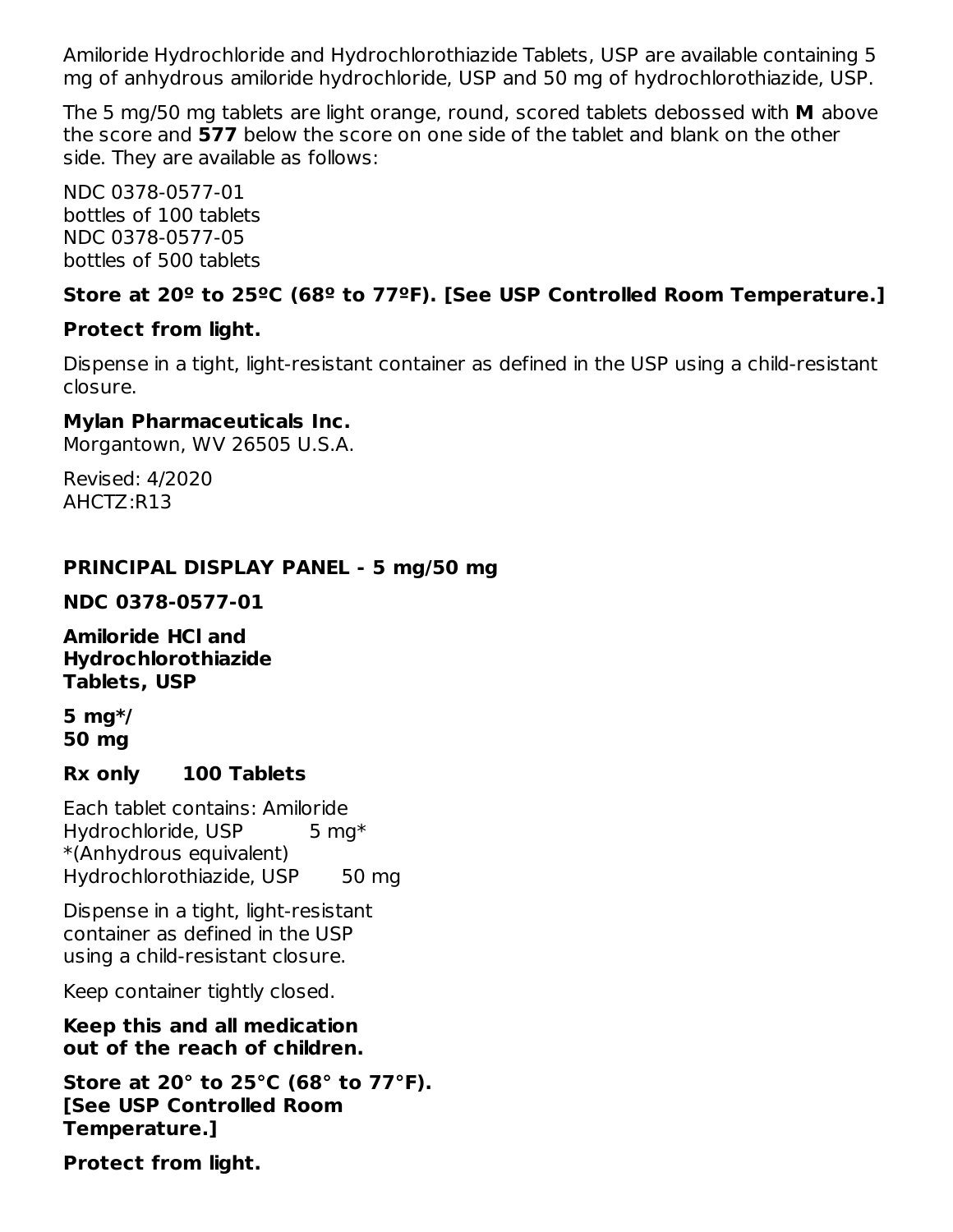# **Usual Adult Dosage:** One or two

tablets daily. See accompanying prescribing information.

# **Mylan Pharmaceuticals Inc.**

Morgantown, WV 26505 U.S.A.

#### **Mylan.com**

**RM0577A5**



| <b>AMILORIDE HYDROCHLORIDE AND HYDROCHLOROTHIAZIDE</b><br>amiloride hydrochloride and hydrochlorothiazide tablet |                         |                           |               |  |
|------------------------------------------------------------------------------------------------------------------|-------------------------|---------------------------|---------------|--|
|                                                                                                                  |                         |                           |               |  |
| <b>Product Information</b>                                                                                       |                         |                           |               |  |
| <b>Product Type</b>                                                                                              | HUMAN PRESCRIPTION DRUG | <b>Item Code (Source)</b> | NDC:0378-0577 |  |
| <b>Route of Administration</b>                                                                                   | ORAI                    |                           |               |  |
|                                                                                                                  |                         |                           |               |  |
| <b>Active Ingredient/Active Moiety</b>                                                                           |                         |                           |               |  |
| <b>Ingredient Name</b>                                                                                           |                         | <b>Basis of Strength</b>  |               |  |
| AMILORIDE HYDROCHLORIDE (UNII: FZJ37245UC) (AMILORIDE -<br>UNII: 7DZ O8EB0Z3)                                    | <b>ANHYDROUS</b>        | AMILORIDE HYDROCHLORIDE   |               |  |
| HYDROCHLOROTHIAZIDE (UNII: 0]48LPH2TH) (HYDROCHLOROTHIAZIDE<br>- UNII:0 48LPH2TH)                                | HYDROCHLOROTHIAZ IDE    |                           | 50 mg         |  |
|                                                                                                                  |                         |                           |               |  |
| <b>Inactive Ingredients</b>                                                                                      |                         |                           |               |  |
|                                                                                                                  | <b>Strength</b>         |                           |               |  |
| <b>CROSCARMELLOSE SODIUM (UNII: M280L1HH48)</b>                                                                  |                         |                           |               |  |
| FD&C YELLOW NO. 6 (UNII: H77VEI93A8)                                                                             |                         |                           |               |  |
| <b>LACTOSE MONOHYDRATE (UNII: EWQ57Q8I5X)</b>                                                                    |                         |                           |               |  |
| MAGNESIUM STEARATE (UNII: 70097M6I30)                                                                            |                         |                           |               |  |